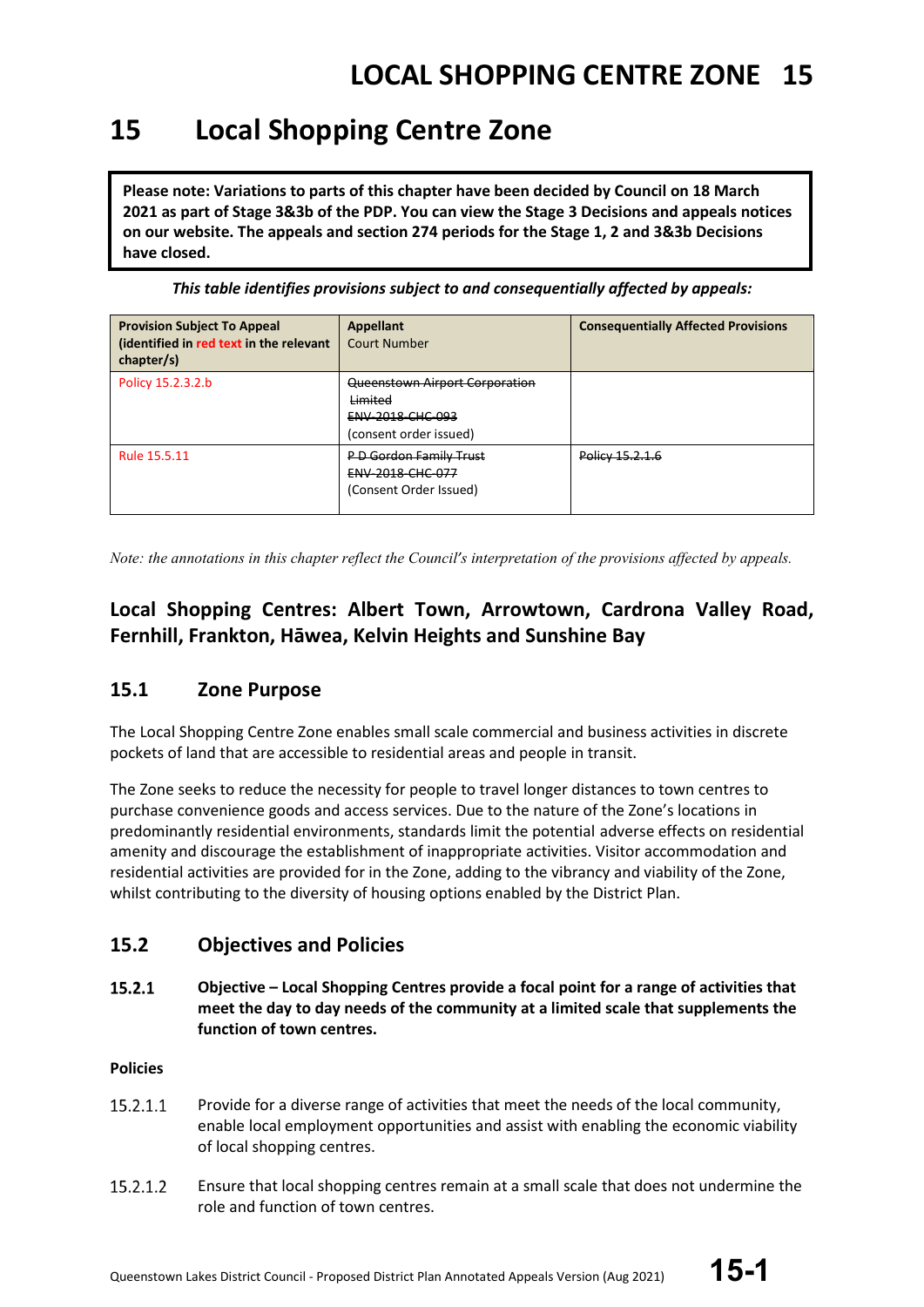- 15.2.1.3 Enable residential and visitor accommodation activities, but limit their establishment to above ground floor level to ensure that the integrity of activities occurring at street level is maintained, and that the core commercial function of the local shopping centres is not eroded.
- $15.2.1.4$ Avoid individual retail activities exceeding 300m2 gross floor area and individual office activities exceeding 200m2 gross floor area that would adversely affect the:
	- a. retention and establishment of a mix of activities within the local shopping centre;
	- b. role and function of town centres and commercial zones that provide for large scale retailing; and
	- c. safe and efficient operation of the transport network.
- 15.2.1.5 Restrict identified retail activities to ensure that the role and function of town centres as the District's principal centres of retailing activity is not threatened.
- 15.2.1.6 Limit the total gross floor area of retail and office activities within the Local Shopping Centre Zone located on Cardrona Valley Road to ensure that the commercial function of Wānaka Town Centre and Three Parks is not adversely affected.

#### $15.2.2$ **Objective – Buildings respond to the existing character, quality and amenity values of their neighbourhood setting.**

#### **Policies**

- 15.2.2.1 Control the height, scale, appearance and location of buildings in order to achieve a built form that complements the existing patterns of development and is consistent with established amenity values.
- 15.2.2.2 Ensure that development generally comprises a scale that is commensurate with the receiving built environment.
- 15.2.2.3 Provide for consideration of minor height infringements where they help achieve higher quality design outcomes and do not significantly adversely affect amenity values.
- 15.2.2.4 Place specific controls on the bulk and location of buildings on sites adjoining Residential-zoned properties to ensure that an appropriate standard of residential amenity is maintained.
- 15.2.2.5 Control the design and appearance of verandas so they integrate well with the buildings they are attached to complement the overall streetscape and do not interfere with kerbside movements of high-sided vehicles, while providing appropriate cover for pedestrians.
- 15.2.2.6 Ensure that outdoor storage areas are appropriately located and screened to limit any adverse visual effects and to be consistent with established amenity values.
- $15.2.3$ **Objective – Adverse environmental effects received both within and beyond the zone are minimised.**

#### **Policies**

15.2.3.1 Provide appropriate noise limits to control adverse noise effects generated by activities occurring within the Local Shopping Centre Zone and received by nearby properties.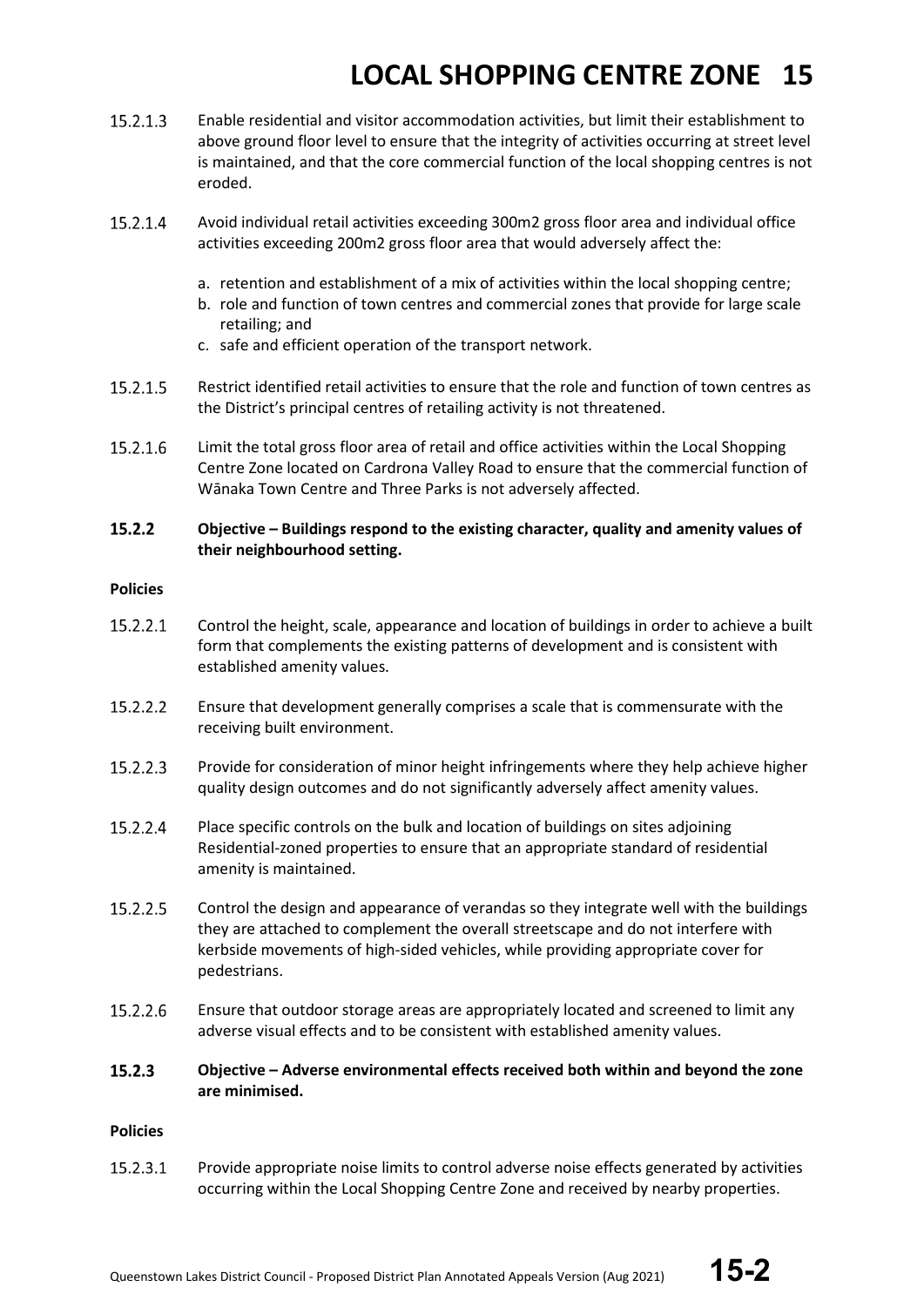- 15.2.3.2 Require acoustic insulation for critical listening environments (including residential activities and visitor accommodation) to:
	- a. limit the impact of noise generated within the Zone on occupants; and,
	- b. where relevant, limit the potential for reverse sensitivity effects on Queenstown Airport from Activities Sensitive to Aircraft Noise within the Queenstown Airport Outer Control Boundary.

| Policy 15.2.3.2.b and relief sought                                                                              | Appellant<br><b>Court Number</b>                                                        | Consequentially<br><b>Affected Provisions</b> |
|------------------------------------------------------------------------------------------------------------------|-----------------------------------------------------------------------------------------|-----------------------------------------------|
| Amend Policy 15.2.3.2.b to clarify it relates to buildings<br>containing Activities Sensitive to Aircraft Noise. | Queenstown Airport<br>Corporation Limited<br>ENV-2018-CHC-093<br>(consent order issued) |                                               |

- 15.2.3.3 Ensure that the location and direction of lights does not cause significant glare to other properties, roads and public places, promote lighting design that mitigates adverse effects on views of the night sky, and provide a safe and well-lit environment for pedestrians.
- 15.2.3.4 Avoid the establishment of activities that are not consistent with established amenity values, cause inappropriate environmental effects, or are more appropriately located in other zones.
- 15.2.3.5 For development of the site(s) at 1 Hansen Road, between Hansen Road and the Frankton Cemetery (as shown on the District Plan web mapping application), in addition to other Zone-wide requirements:
	- a. ensure that development is undertaken in an integrated manner, having particular regard to ensuring the safe and efficient operation of the transport network;
	- b. implement specific controls to limit effects on the historic values of the neighbouring cemetery.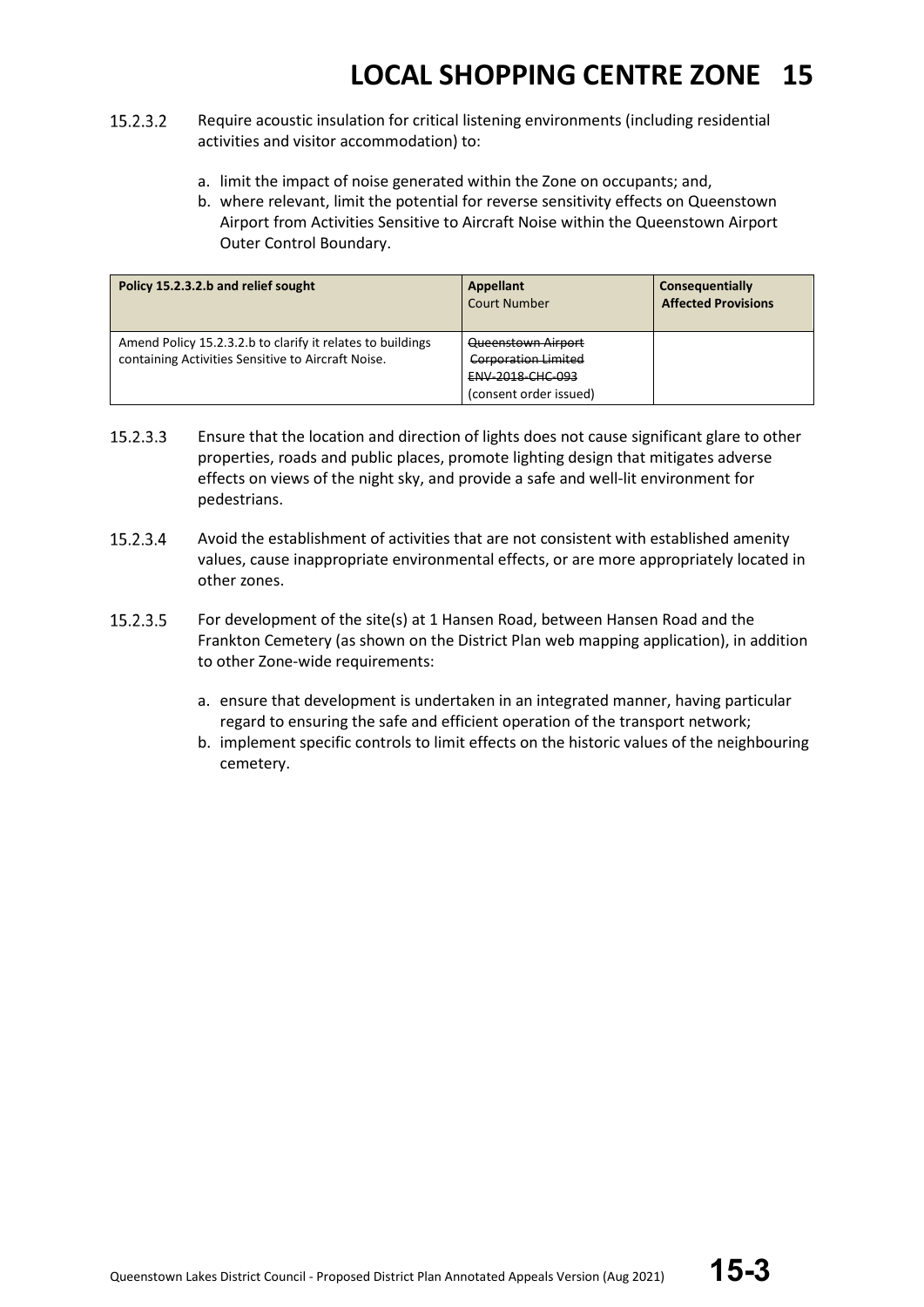#### **15.3 Other Provisions and Rules**

#### $15.3.1$ **District Wide**

Attention is drawn to the following District Wide chapters.

| Introduction                      | 2<br>Definitions                                             | 3<br><b>Strategic Direction</b>        |
|-----------------------------------|--------------------------------------------------------------|----------------------------------------|
| <b>Urban Development</b><br>4     | 5<br>Tangata Whenua                                          | Landscapes and Rural<br>6<br>Character |
| Earthworks<br>25                  | <b>Historic Heritage</b><br>26                               | Subdivision<br>27                      |
| <b>Natural Hazards</b><br>28      | Transport<br>29                                              | 30<br><b>Energy and Utilities</b>      |
| Signs<br>31                       | 32 Protected Trees                                           | 33<br><b>Indigenous Vegetation</b>     |
| <b>Wilding Exotic Trees</b><br>34 | 35<br>Temporary Activities and<br><b>Relocated Buildings</b> | 36<br><b>Noise</b>                     |
| Designations<br>37                | District Plan web<br>mapping application                     |                                        |

#### 15.3.2 **Interpreting and Applying the Rules**

- 15.3.2.1 A permitted activity must comply with all the rules listed in the Activity and Standards tables.
- 15.3.2.2 Where an activity does not comply with a Standard listed in the Standards table, the activity status identified by the 'Non-Compliance Status' column shall apply.
- 15.3.2.3 Where an activity breaches more than one Standard, the most restrictive status shall apply to the Activity.
- The status of any Plantation Forestry will be determined by the Resource Management 15.3.2.4 (National Environmental Standards for Plantation Forestry) Regulations 2017.
- 15.3.2.5 The following abbreviations are used within this Chapter.

|           | Permitted                       | ◡         | Controlled    |
|-----------|---------------------------------|-----------|---------------|
| <b>RD</b> | <b>Restricted Discretionary</b> |           | Discretionary |
| <b>NC</b> | Non Complying                   | <b>PR</b> | Prohibited    |

#### **15.4 Rules - Activities**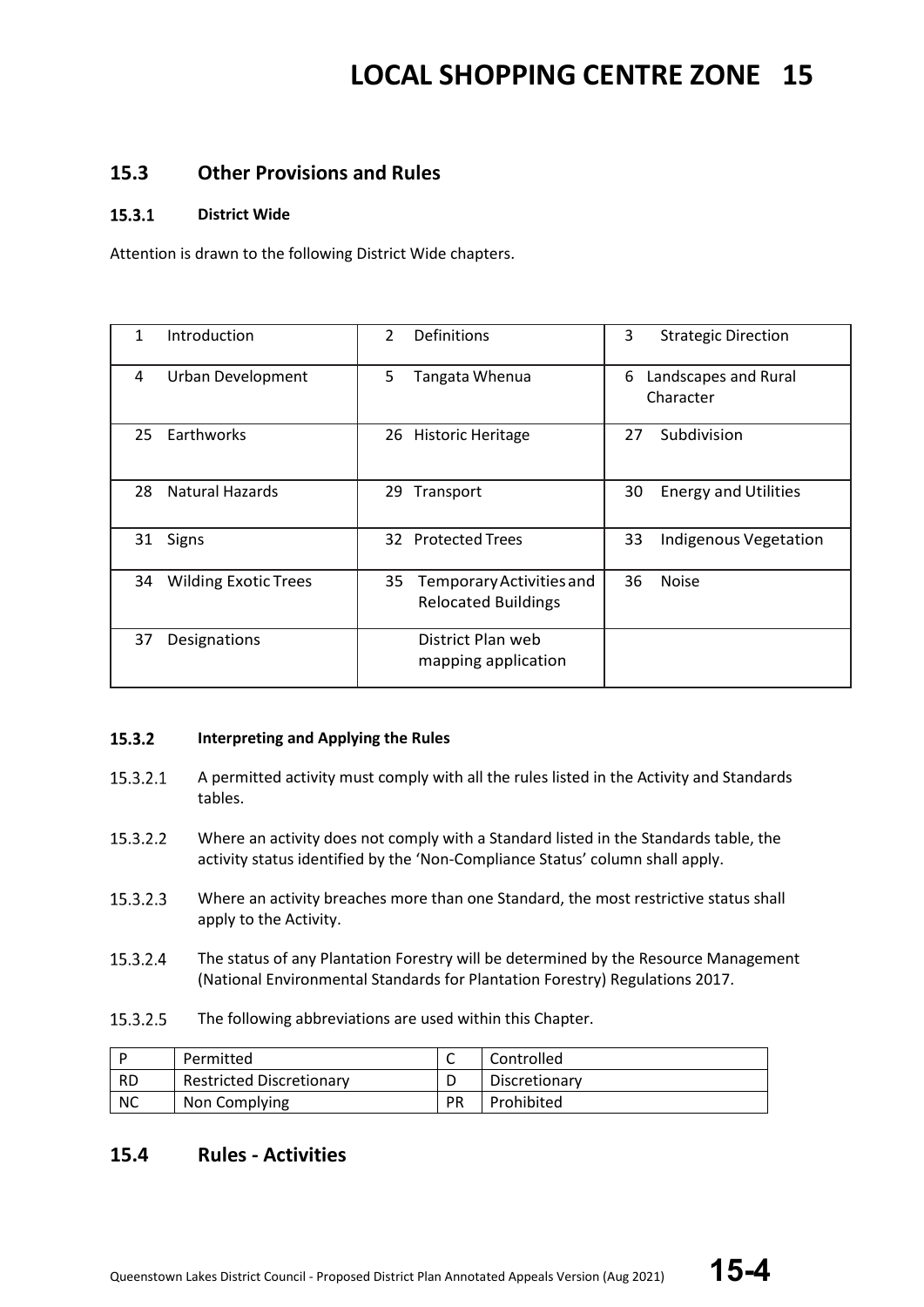|        | Activities located in the Local Shopping Centre Zone                                                                                                                                                                                                                                     |              |
|--------|------------------------------------------------------------------------------------------------------------------------------------------------------------------------------------------------------------------------------------------------------------------------------------------|--------------|
| 15.4.1 | Activities which are not listed in this table and comply with all standards                                                                                                                                                                                                              | P            |
| 15.4.2 | Verandas                                                                                                                                                                                                                                                                                 | $\mathsf{C}$ |
|        | Control is reserved to:                                                                                                                                                                                                                                                                  |              |
|        | design;<br>a.                                                                                                                                                                                                                                                                            |              |
|        | b.<br>materials;                                                                                                                                                                                                                                                                         |              |
|        | external appearance;<br>C.                                                                                                                                                                                                                                                               |              |
|        | the impact on, and relationship to, adjoining verandas; and<br>d.                                                                                                                                                                                                                        |              |
|        | the enabling of unobstructed kerbside movements of high-sided<br>e.<br>vehicles                                                                                                                                                                                                          |              |
| 15.4.3 | 15.4.3.1<br><b>Buildings</b>                                                                                                                                                                                                                                                             | <b>RD</b>    |
|        | Discretion is restricted to:                                                                                                                                                                                                                                                             |              |
|        | external appearance, including materials glazing treatment<br>а.<br>vertical and horizontal emphasis and the location of storage:<br>signage platforms;<br>b.                                                                                                                            |              |
|        | lighting;<br>$C_{\star}$                                                                                                                                                                                                                                                                 |              |
|        | d.<br>the impact of the building on the streetscape, compatibility with                                                                                                                                                                                                                  |              |
|        | adjoining buildings and contribution to an integrated built form;                                                                                                                                                                                                                        |              |
|        | where residential units are proposed provision of private or<br>e.                                                                                                                                                                                                                       |              |
|        | communal open space, or a combination thereof;                                                                                                                                                                                                                                           |              |
|        | f.<br>where a site is subject to natural hazards and the proposal results                                                                                                                                                                                                                |              |
|        | in an increase in gross floor area; and                                                                                                                                                                                                                                                  |              |
|        | natural hazards where the proposal results in an increase in gross<br>g.<br>floor area:                                                                                                                                                                                                  |              |
|        | the nature and degree of risk the hazard(s) pose to<br>i.<br>people and property;                                                                                                                                                                                                        |              |
|        | whether the proposal will alter the risk to any site; and<br>ii.                                                                                                                                                                                                                         |              |
|        | whether such risk can be avoided or sufficiently reduced.<br>iii.                                                                                                                                                                                                                        |              |
|        | 15.4.3.2<br>Development of 1 Hansen Road only                                                                                                                                                                                                                                            |              |
|        | The following additional requirements apply to the Local Shopping<br>Centre Zone located between Hansen Road and Frankton Cemetery<br>(as shown on the District Plan web mapping application):                                                                                           |              |
|        | Applications for buildings shall be accompanied by a Spatial<br>а.<br>Layout Plan for the entire part of this site, which is zoned Local<br>Shopping Centre, showing:                                                                                                                    |              |
|        | i. the location, width and design of roads, laneways,<br>footpaths and accessways, which shall include<br>consideration of pedestrian/cycling connectivity and<br>safety as well as the potential for vehicular access to and<br>from the Local Shopping Centre Zone land to the west of |              |
|        | the Frankton Cemetery;<br>proposed building locations and parking areas;<br>ii.<br>concept landscape design treatment;<br>iii.<br>detailed landscaping plan addressing the interface<br>iv.<br>between development and the Frankton Cemetery for                                         |              |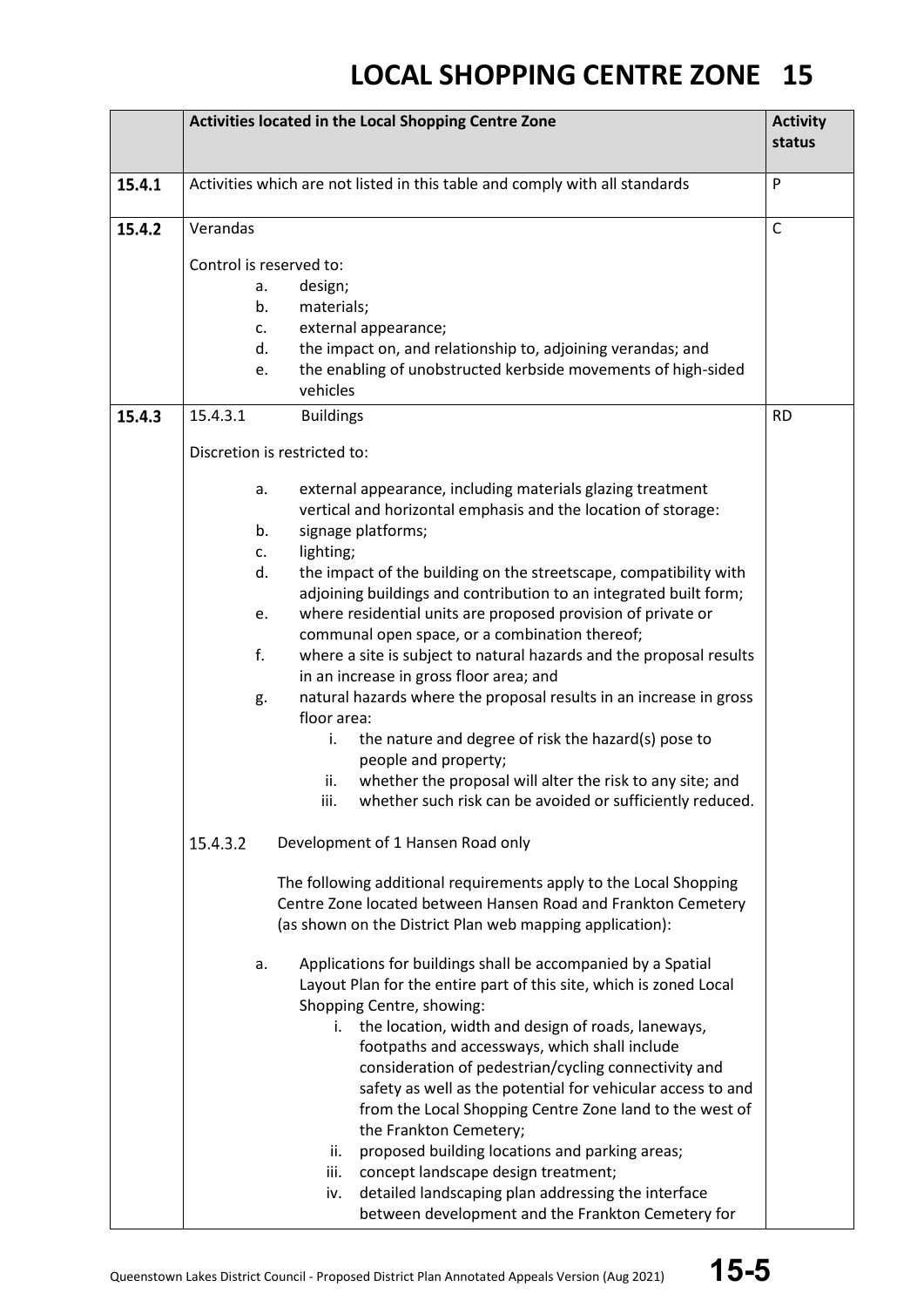|        | Activities located in the Local Shopping Centre Zone                                                                                                                                                                                                                                                                                                                                                                                                                                                                                                                                                           | <b>Activity</b><br>status |
|--------|----------------------------------------------------------------------------------------------------------------------------------------------------------------------------------------------------------------------------------------------------------------------------------------------------------------------------------------------------------------------------------------------------------------------------------------------------------------------------------------------------------------------------------------------------------------------------------------------------------------|---------------------------|
|        | the purpose of managing effects on the amenity and<br>historic values in and around the cemetery; and<br>three waters infrastructure.<br>V.                                                                                                                                                                                                                                                                                                                                                                                                                                                                    |                           |
|        | Note: where relevant, applications may rely upon an approved Spatial Layout Plan<br>submitted as part of a prior application for this site. Discretion is restricted to<br>consideration of the following in addition to the matters above:                                                                                                                                                                                                                                                                                                                                                                    |                           |
|        | historic heritage and the amenity values of the Frankton<br>a.<br>Cemetery;                                                                                                                                                                                                                                                                                                                                                                                                                                                                                                                                    |                           |
|        | the safe and efficient operation of the transport network;<br>b.<br>pedestrian/cycling connectivity and safety;<br>c.<br>amenity values; and<br>d.<br>three waters infrastructure.<br>e.                                                                                                                                                                                                                                                                                                                                                                                                                       |                           |
| 15.4.4 | Visitor Accommodation Discretion is restricted to:                                                                                                                                                                                                                                                                                                                                                                                                                                                                                                                                                             | <b>RD</b>                 |
| 15.4.5 | the location, provision, and screening of access and parking,<br>a.<br>traffic generation, and Travel Demand Management;<br>landscaping;<br>b.<br>the location, nature and scale of visitor accommodation and<br>c.<br>ancillary activities relative to one another within the site and<br>relative to neighbouring uses;<br>d.<br>the location and screening of bus and car parking from public<br>places; and<br>where the site adjoins a residential zone:<br>e.<br>i.<br>noise generation and methods of mitigation; and<br>ii.<br>hours of operation of ancillary activities.<br><b>Licensed Premises</b> | <b>RD</b>                 |
|        | Premises licensed for the consumption of alcohol on the premises between the<br>hours of 11pm and 8am, provided that this rule shall not apply to the sale of<br>liquor:                                                                                                                                                                                                                                                                                                                                                                                                                                       |                           |
|        | to any person who is residing (permanently or temporarily) on the<br>a.<br>premises; and/or<br>to any person who is present on the premises for the purpose of<br>b.                                                                                                                                                                                                                                                                                                                                                                                                                                           |                           |
|        | dining up until 12am.<br>Discretion is restricted to:                                                                                                                                                                                                                                                                                                                                                                                                                                                                                                                                                          |                           |
|        | the scale of the activity;<br>a.                                                                                                                                                                                                                                                                                                                                                                                                                                                                                                                                                                               |                           |
|        | car parking and traffic generation;<br>b.<br>effects on amenity (including that of adjoining residential zones<br>c.<br>and public reserves);                                                                                                                                                                                                                                                                                                                                                                                                                                                                  |                           |
|        | the configuration of activities within the building and site (e.g.<br>d.<br>outdoor seating, entrances);                                                                                                                                                                                                                                                                                                                                                                                                                                                                                                       |                           |
|        | noise issues; and<br>e.<br>hours of operation.<br>f.                                                                                                                                                                                                                                                                                                                                                                                                                                                                                                                                                           |                           |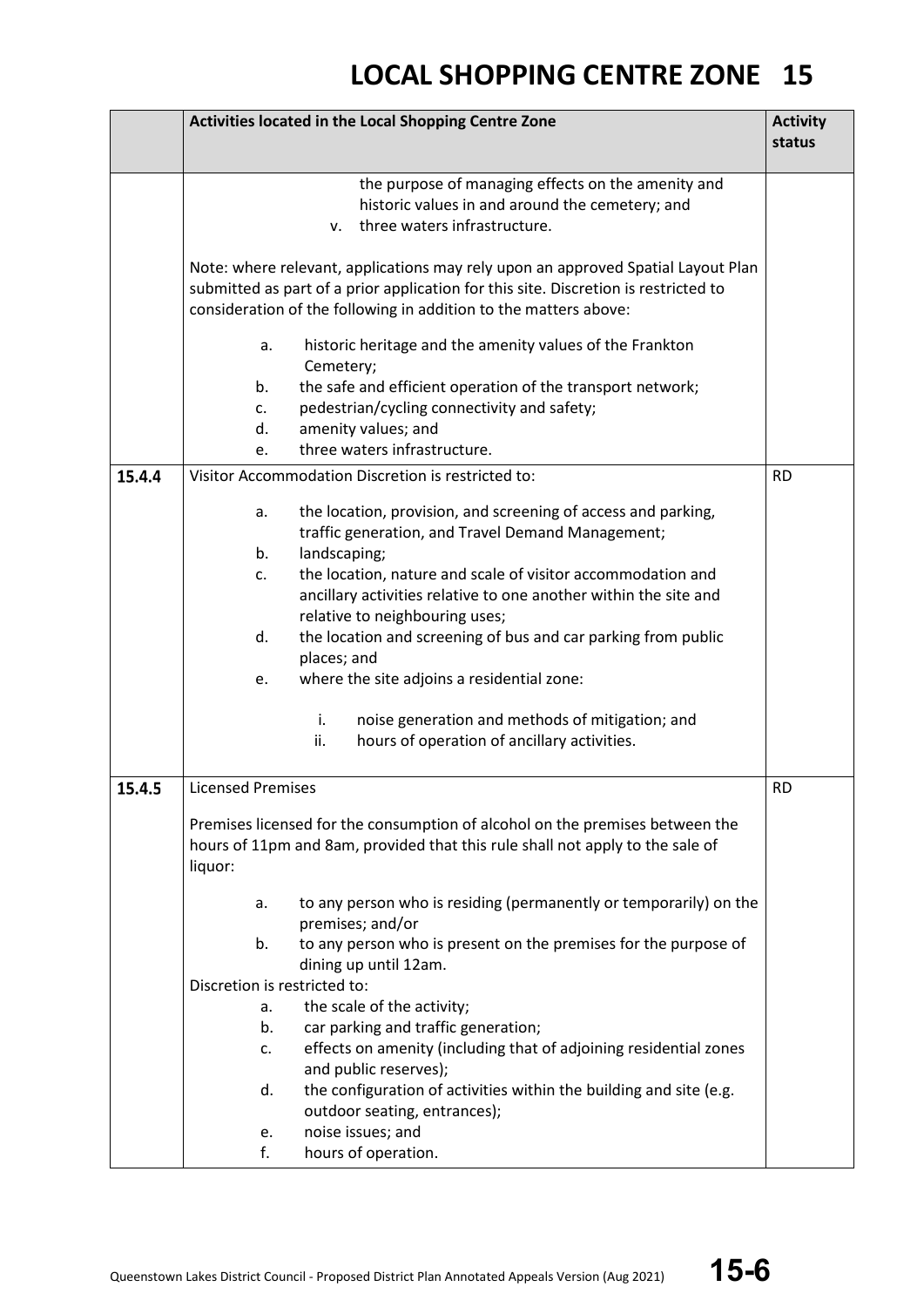|         | Activities located in the Local Shopping Centre Zone                                                                                                                                                              | <b>Activity</b><br>status |
|---------|-------------------------------------------------------------------------------------------------------------------------------------------------------------------------------------------------------------------|---------------------------|
| 15.4.6  | Development of 16, 18, 18B and 20 McBride Street only                                                                                                                                                             | <b>NC</b>                 |
|         | Activities Sensitive to Aircraft Noise, other than Residential Units, Residential<br>Flats, Residential Visitor Accommodation, Homestays or as provided for by Rule<br>15.4.4.                                    |                           |
| 15.4.7  | Appliance Stores, Electronic and Electrical goods Stores, Fashion Stores, Furniture<br>and Floor Covering Stores                                                                                                  | <b>NC</b>                 |
| 15.4.8  | Industrial Activities not otherwise provided for in this Table                                                                                                                                                    | <b>NC</b>                 |
| 15.4.9  | <b>Factory Farming</b>                                                                                                                                                                                            | <b>PR</b>                 |
| 15.4.10 | Forestry Activities, except for Plantation Forestry where the Resource<br>Management (Resource Management (National Environmental Standard for<br>Plantation Forestry) Regulation 2017) Regulation 2017 prevails. | <b>PR</b>                 |
| 15.4.11 | <b>Mining Activities</b>                                                                                                                                                                                          | PR                        |
| 15.4.12 | Airport                                                                                                                                                                                                           | <b>PR</b>                 |
| 15.4.13 | Panelbeating, spray painting, motor vehicle repair or dismantling, fibreglassing,<br>sheet metal work, bottle or scrap storage, motorbody building.                                                               | <b>PR</b>                 |
| 15.4.14 | Fish or meat processing (excluding that which is ancillary to a retail premises such<br>as a butcher, fishmonger or supermarket).                                                                                 | PR                        |
| 15.4.15 | Any activity requiring an Offensive Trade Licence under the Health Act 1956.                                                                                                                                      | <b>PR</b>                 |
| 15.4.16 | <b>Cemeteries and Crematoria</b>                                                                                                                                                                                  | PR                        |

### **15.5 Rules - Standards**

|        | Standards for activities located in the Local Shopping<br><b>Centre Zone</b> |                                                                                  | <b>Non-compliance status</b>                                                                                                |
|--------|------------------------------------------------------------------------------|----------------------------------------------------------------------------------|-----------------------------------------------------------------------------------------------------------------------------|
| 15.5.1 | <b>Building Coverage</b>                                                     |                                                                                  | $RD*$                                                                                                                       |
|        | 15.5.1.1                                                                     | Maximum building coverage - 75%                                                  | Discretion is restricted to:                                                                                                |
|        |                                                                              |                                                                                  | a. the effects on the quality of<br>the overall streetscape; and<br>b. the ability to meet outdoor<br>storage requirements; |
|        | 15.5.1.2                                                                     | Except that in the Local Shopping Centre<br>Zone located between Hansen Road and | $RD*$<br>Discretion is restricted to:                                                                                       |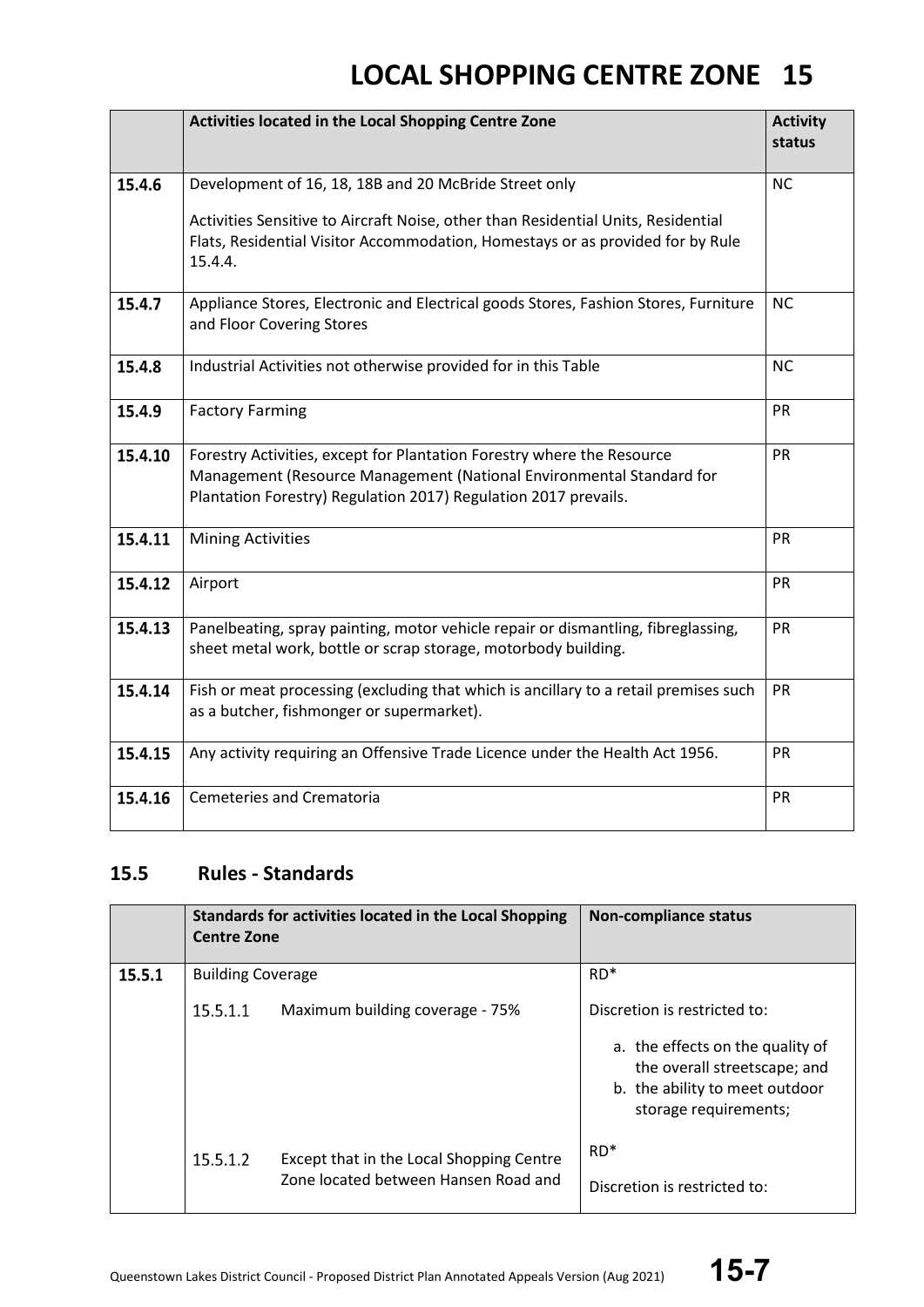|        | Standards for activities located in the Local Shopping                                                                                                                                                                                                                                                                                                                                                        | <b>Non-compliance status</b>                                                                                                                                                                                                                                                                                                                                                                                                                                                    |  |
|--------|---------------------------------------------------------------------------------------------------------------------------------------------------------------------------------------------------------------------------------------------------------------------------------------------------------------------------------------------------------------------------------------------------------------|---------------------------------------------------------------------------------------------------------------------------------------------------------------------------------------------------------------------------------------------------------------------------------------------------------------------------------------------------------------------------------------------------------------------------------------------------------------------------------|--|
|        | <b>Centre Zone</b>                                                                                                                                                                                                                                                                                                                                                                                            |                                                                                                                                                                                                                                                                                                                                                                                                                                                                                 |  |
|        | Frankton Cemetery the maximum<br>building coverage shall be 50%                                                                                                                                                                                                                                                                                                                                               | a. the effects on the quality of<br>the overall streetscape; and<br>b. the ability to meet outdoor<br>storage requirements;<br>c. the traffic effects of additional<br>building coverage, including<br>the effects on the State<br>Highway, with particular<br>regard to the intersection<br>between Hansen Road and<br>State Highway 6.                                                                                                                                        |  |
| 15.5.2 | Setbacks and Sunlight Access - sites adjoining any                                                                                                                                                                                                                                                                                                                                                            | <b>RD</b>                                                                                                                                                                                                                                                                                                                                                                                                                                                                       |  |
|        | Residential zone, Settlement Zone or public open                                                                                                                                                                                                                                                                                                                                                              | Discretion is restricted to:                                                                                                                                                                                                                                                                                                                                                                                                                                                    |  |
|        | space<br>buildings shall not project beyond a<br>a.<br>recession line constructed at an angle of 35 <sup>o</sup><br>inclined towards the site from points 3m<br>above any Residential Zone or Settlement<br>Zone boundary;<br>b.<br>where the site adjoins any Residential zone,<br>Settlement Zone or public open space the<br>setback shall be not less than 3m.                                            | a. the visual effects of the<br>height, scale, location and<br>appearance of the building, in<br>terms of<br>i. dominance;<br>ii. loss of privacy on adjoining<br>properties; and<br>iii. any resultant shading effects.                                                                                                                                                                                                                                                        |  |
| 15.5.3 | Acoustic insulation (excluding development within the                                                                                                                                                                                                                                                                                                                                                         | <b>RD</b>                                                                                                                                                                                                                                                                                                                                                                                                                                                                       |  |
|        | Outer Control Boundary (OCB) Queenstown)<br>a mechanical ventilation system shall be<br>a.<br>installed for all critical listening<br>environments in accordance with Table 5 in<br>Chapter 36;<br>b.<br>all elements of the facade of any critical<br>listening environment shall have an airborne<br>sound insulation of at least 40 dB Rw+Ctr<br>determined in accordance with ISO 10140<br>and ISO 717-1. | Discretion is restricted to:<br>the noise levels that will be<br>a.<br>received within the critical<br>listening environments, with<br>consideration including the<br>nature and scale of the<br>residential or visitor<br>accommodation activity;<br>the extent of insulation<br>b.<br>proposed; and<br>whether covenants exist or<br>c.<br>are being volunteered which<br>limit noise emissions on<br>adjacent sites and/or<br>impose no complaints<br>covenants on the site. |  |
| 15.5.4 | Acoustic insulation: development within the Outer<br>Control Boundary (OCB)                                                                                                                                                                                                                                                                                                                                   | <b>NC</b>                                                                                                                                                                                                                                                                                                                                                                                                                                                                       |  |
|        | Queenstown                                                                                                                                                                                                                                                                                                                                                                                                    |                                                                                                                                                                                                                                                                                                                                                                                                                                                                                 |  |
|        | a mechanical ventilation system shall be<br>a.<br>installed for all critical listening environments<br>in accordance with Rule 36.6.2 in Chapter 36.<br>all elements of the facade of any critical<br>b.<br>listening environment shall have an airborne                                                                                                                                                      |                                                                                                                                                                                                                                                                                                                                                                                                                                                                                 |  |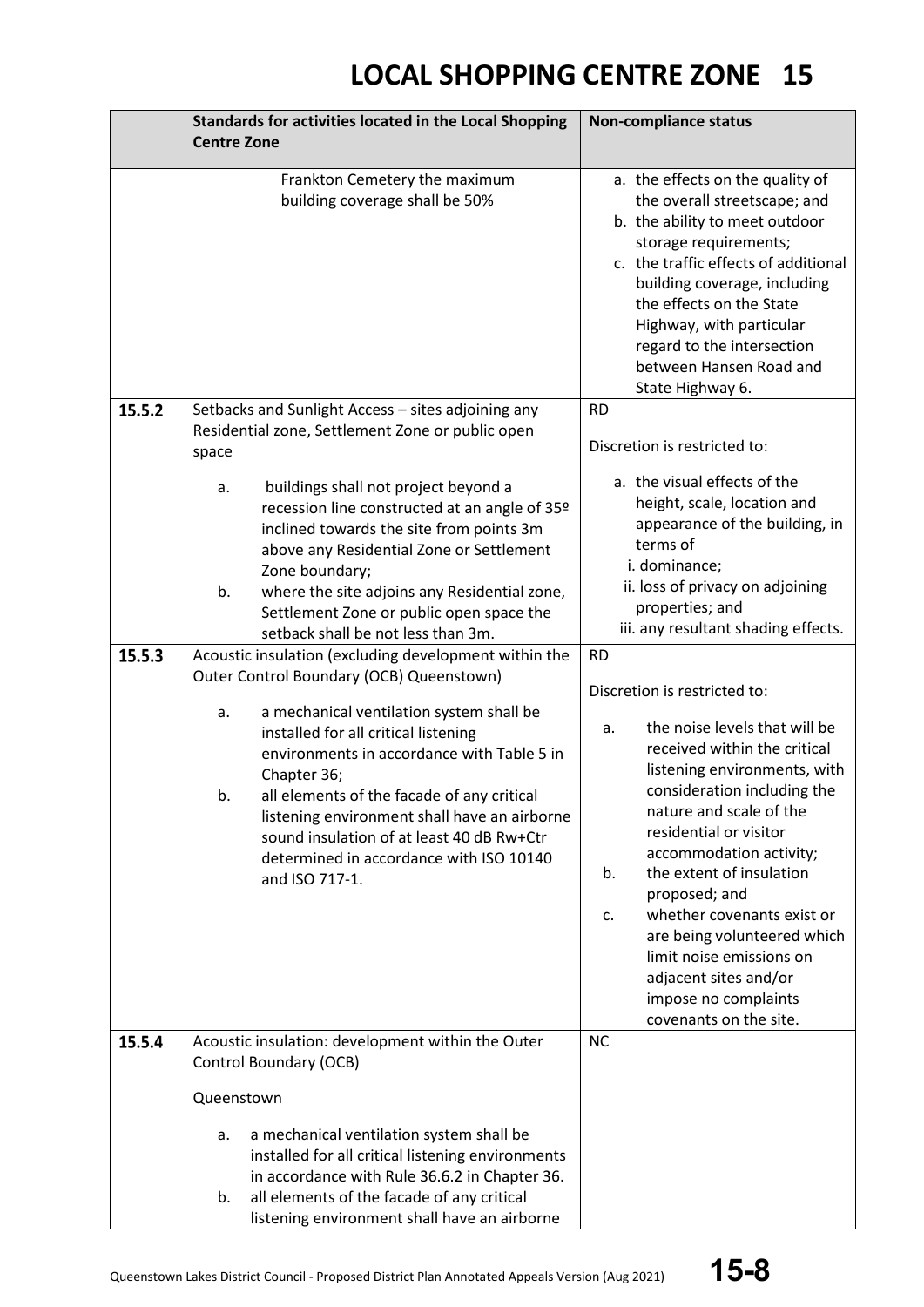|        | Standards for activities located in the Local Shopping<br><b>Centre Zone</b>                                                                                                                                                                                                   | <b>Non-compliance status</b> |
|--------|--------------------------------------------------------------------------------------------------------------------------------------------------------------------------------------------------------------------------------------------------------------------------------|------------------------------|
|        | sound insulation of at least 40 dB Rw+Ctr<br>determined in accordance with ISO 10140 and<br>ISO 717-1                                                                                                                                                                          |                              |
| 15.5.5 | Development of 1 Hansen Road                                                                                                                                                                                                                                                   | D                            |
|        | The following additional standards shall apply to<br>development in the Local Shopping Centre Zone<br>located between Hansen Road and Frankton<br>Cemetery (as shown on the District Plan web mapping<br>application):<br>the total gross floor area dedicated to retail<br>а. |                              |
|        | uses shall not exceed 4000m2;<br>the total gross floor area dedicated to office<br>b.<br>uses shall not exceed 3000m2;                                                                                                                                                         |                              |
|        | no retail or office activities (aside from those<br>C.<br>ancillary to permitted uses) shall take place<br>until an upgrade of the intersection between<br>Hansen Road and State Highway 6 has<br>occurred;                                                                    |                              |
|        | the total number of residential units (for the<br>d.<br>purposes of this rule, this shall include<br>residential flats) shall not exceed 50 units;                                                                                                                             |                              |
|        | there shall be no vehicle access directly onto<br>e.<br>the State Highway;<br>f.<br>buildings shall be set back a minimum<br>distance of 6m from the boundary with the<br>State Highway; and                                                                                   |                              |
|        | buildings shall be set back a minimum<br>g.<br>distance of 4m from the boundary with<br>Frankton Cemetery.                                                                                                                                                                     |                              |
| 15.5.6 | <b>Residential and Visitor Accommodation Activities</b>                                                                                                                                                                                                                        | <b>NC</b>                    |
|        | All residential and visitor accommodation activities<br>shall be restricted to first floor level or above                                                                                                                                                                      |                              |
| 15.5.7 | <b>Building Height</b>                                                                                                                                                                                                                                                         | <b>NC</b>                    |
|        | for the Local Shopping Centre Zone located at<br>a.<br>Albert Town, Arrowtown, Fernhill, Hāwea,<br>Sunshine Bay and Cardrona Valley Road the<br>maximum building height shall be 7m;                                                                                           |                              |
|        | for all other areas in the Local Shopping<br>b.<br>Centre Zone the maximum building height<br>shall be 10m.                                                                                                                                                                    |                              |
| 15.5.8 | <b>Noise</b>                                                                                                                                                                                                                                                                   | <b>NC</b>                    |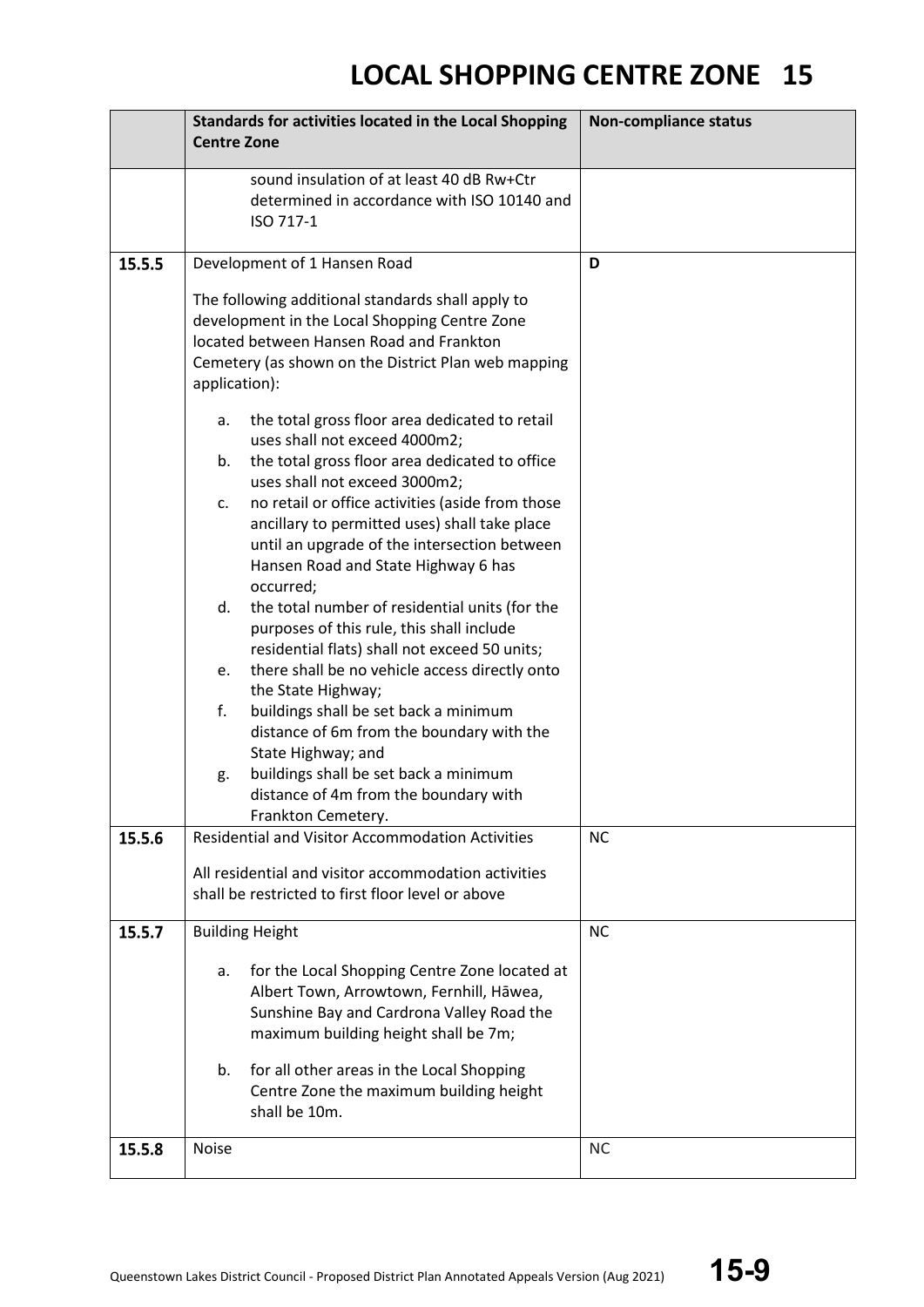|        | <b>Centre Zone</b>                                                                                                                                       | Standards for activities located in the Local Shopping                                                                                                                                                                                                                                                                                                                                                                                                                                           | <b>Non-compliance status</b>                                                                                                                                                            |
|--------|----------------------------------------------------------------------------------------------------------------------------------------------------------|--------------------------------------------------------------------------------------------------------------------------------------------------------------------------------------------------------------------------------------------------------------------------------------------------------------------------------------------------------------------------------------------------------------------------------------------------------------------------------------------------|-----------------------------------------------------------------------------------------------------------------------------------------------------------------------------------------|
|        | Sound* from activities shall not exceed the following<br>noise limits at any point within any other site in this<br>zone:                                |                                                                                                                                                                                                                                                                                                                                                                                                                                                                                                  |                                                                                                                                                                                         |
|        | a. Daytime<br>(0800 to 2200hrs) 60 dBLAeq(15 min)<br>b. Night-time (2200 to 0800hrs) 50 dB LAeq (15 min)<br>c. Night-time (2200 to 0800hrs) 75 dB LAFmax |                                                                                                                                                                                                                                                                                                                                                                                                                                                                                                  |                                                                                                                                                                                         |
|        | *measured in accordance with NZS 6801:2008 and<br>assessed in accordance with NZS 6802:2008                                                              |                                                                                                                                                                                                                                                                                                                                                                                                                                                                                                  |                                                                                                                                                                                         |
|        | Exemptions:                                                                                                                                              |                                                                                                                                                                                                                                                                                                                                                                                                                                                                                                  |                                                                                                                                                                                         |
|        | a.<br>b.                                                                                                                                                 | the noise limits shall not apply to<br>construction sound which shall be assessed<br>in accordance and comply with NZS<br>6803:1999.;<br>the noise limits shall not apply to sound<br>associated with airports or windfarms.<br>Sound from these sources shall be assessed<br>in accordance and comply with the relevant<br>New Zealand Standard, either NZS<br>6805:1992, or NZS 6808:1998. For the<br>avoidance of doubt the reference to airports<br>in this clause does not include helipads |                                                                                                                                                                                         |
|        | c.                                                                                                                                                       | other than helipads located within any land<br>designated for Aerodrome Purposes in this<br>Plan;<br>the noise limits shall not apply to sound<br>from aircraft operations at Queenstown<br>Airport.<br>Note: Sound from activities in this zone which is<br>received in another zone shall comply with the noise                                                                                                                                                                                |                                                                                                                                                                                         |
|        |                                                                                                                                                          | limits set out in Chapter 36 for that zone.                                                                                                                                                                                                                                                                                                                                                                                                                                                      |                                                                                                                                                                                         |
| 15.5.9 | <b>Lighting and Glare</b>                                                                                                                                |                                                                                                                                                                                                                                                                                                                                                                                                                                                                                                  | <b>RD</b>                                                                                                                                                                               |
|        | 15.5.9.1                                                                                                                                                 | All exterior lighting, other than footpath<br>or pedestrian link amenity lighting,<br>installed on sites or buildings within the<br>zone shall be directed away from<br>adjacent sites, roads and public places,<br>and so as to limit the effects on the<br>amenity of adjoining sites, the safety of<br>the transport network and the effects on<br>the night sky.                                                                                                                             | Discretion is restricted to the<br>effects of lighting and glare on:<br>a. amenity values of adjoining<br>sites;<br>b. the safety of the Transport<br>Network; and<br>c. the night sky. |
|        | 15.5.9.2                                                                                                                                                 | No activity shall result in a greater than<br>10 lux spill (horizontal or vertical) of light<br>onto any adjoining property within the                                                                                                                                                                                                                                                                                                                                                           |                                                                                                                                                                                         |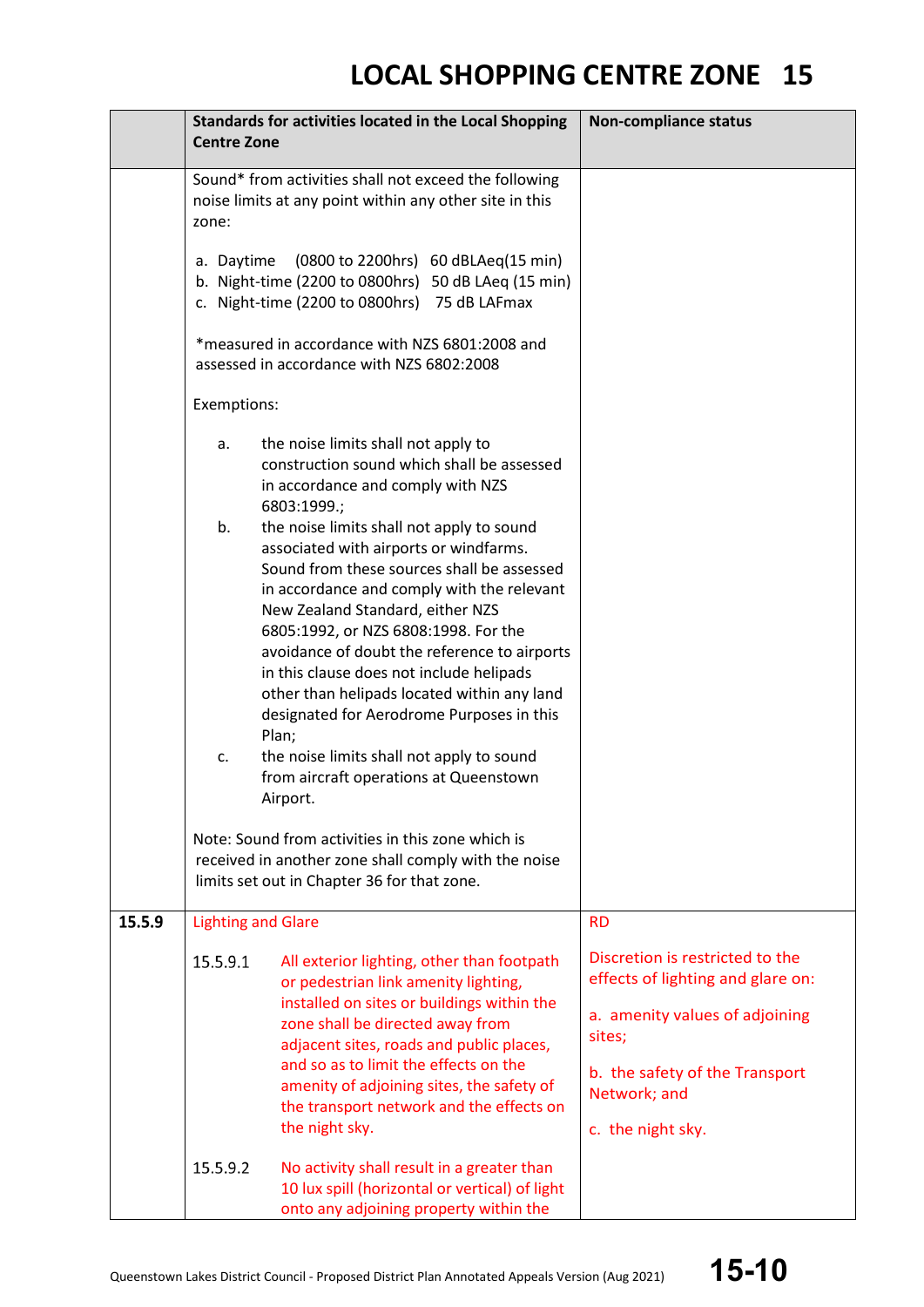|         | Standards for activities located in the Local Shopping<br><b>Centre Zone</b>                                                                                                                                                                                                                                                                                                                                                                                                                                                                                                                                                                                           | <b>Non-compliance status</b>                                                                   |           |
|---------|------------------------------------------------------------------------------------------------------------------------------------------------------------------------------------------------------------------------------------------------------------------------------------------------------------------------------------------------------------------------------------------------------------------------------------------------------------------------------------------------------------------------------------------------------------------------------------------------------------------------------------------------------------------------|------------------------------------------------------------------------------------------------|-----------|
|         | Zone, measured at any point inside the<br>boundary of any adjoining property.<br>15.5.9.3<br>No activity shall result in a greater than 3<br>lux spill (horizontal or vertical) of light<br>onto any adjoining property which is<br>zoned residential measured at any point<br>more than 2m inside the boundary of the<br>adjoining property.                                                                                                                                                                                                                                                                                                                          |                                                                                                |           |
|         | Rule 15.5.9 and relief sought<br><b>Appellant</b><br><b>Court Number</b>                                                                                                                                                                                                                                                                                                                                                                                                                                                                                                                                                                                               |                                                                                                |           |
|         | Amend Rule 15.5.9 as follows:<br><b>Lighting and Glare</b><br>Discretion is restricted to the effects of<br>lighting and glare on:<br>d. aircraft operations                                                                                                                                                                                                                                                                                                                                                                                                                                                                                                           | Queenstown<br>Airport<br>Corporation<br>Limited<br><b>ENV-2021-CHC-</b><br>048                 |           |
| 15.5.10 | <b>Retail and Office activities</b><br>individual Retail activities shall not exceed<br>a.<br>300m <sup>2</sup> gross floor area;<br>individual Office activities shall not exceed<br>b.<br>200m <sup>2</sup> gross floor area;<br>In the Local Shopping Centre Zone at<br>$\mathsf{C}$ .<br>Cardrona Valley Road, in addition to Rule<br>15.5.10.a two individual retail activities may<br>exceed 300m <sup>2</sup> gross floor area, but shall not<br>exceed 400m <sup>2</sup> gross floor area.<br>Note: All associated office, storage, staffroom and<br>bathroom facilities used by the activity shall be<br>included in the calculation of the gross floor area. |                                                                                                | <b>NC</b> |
|         | Rule 15.5.10 and relief sought                                                                                                                                                                                                                                                                                                                                                                                                                                                                                                                                                                                                                                         | <b>Appellant</b><br><b>Court Number</b>                                                        |           |
|         | Site-specific relief as part of a requested<br>rezoning:<br>Amend Rule 15.5.10 as follows:<br>15.5.10 Retail and office activities<br>a. individual Retail activities shall not<br>exceed 300m2 gross floor area;<br>b. individual Office activities shall not<br>exceed 200m2 gross floor area; and<br>c. In the Local Shopping Centre Zone at<br>Cardrona Valley Road, in addition to Rule<br>15.5.10.a two individual retail activities<br>may exceed 300m2 gross floor area, but<br>shall not exceed 400m2 gross floor area.<br>d. In the Local Shopping Centre Zone at<br>Lake Hāwea South, in addition to Rule                                                   | <b>Universal</b><br><b>Developments</b><br><b>Hawea Limited</b><br><b>ENV-2021-CHC-</b><br>037 |           |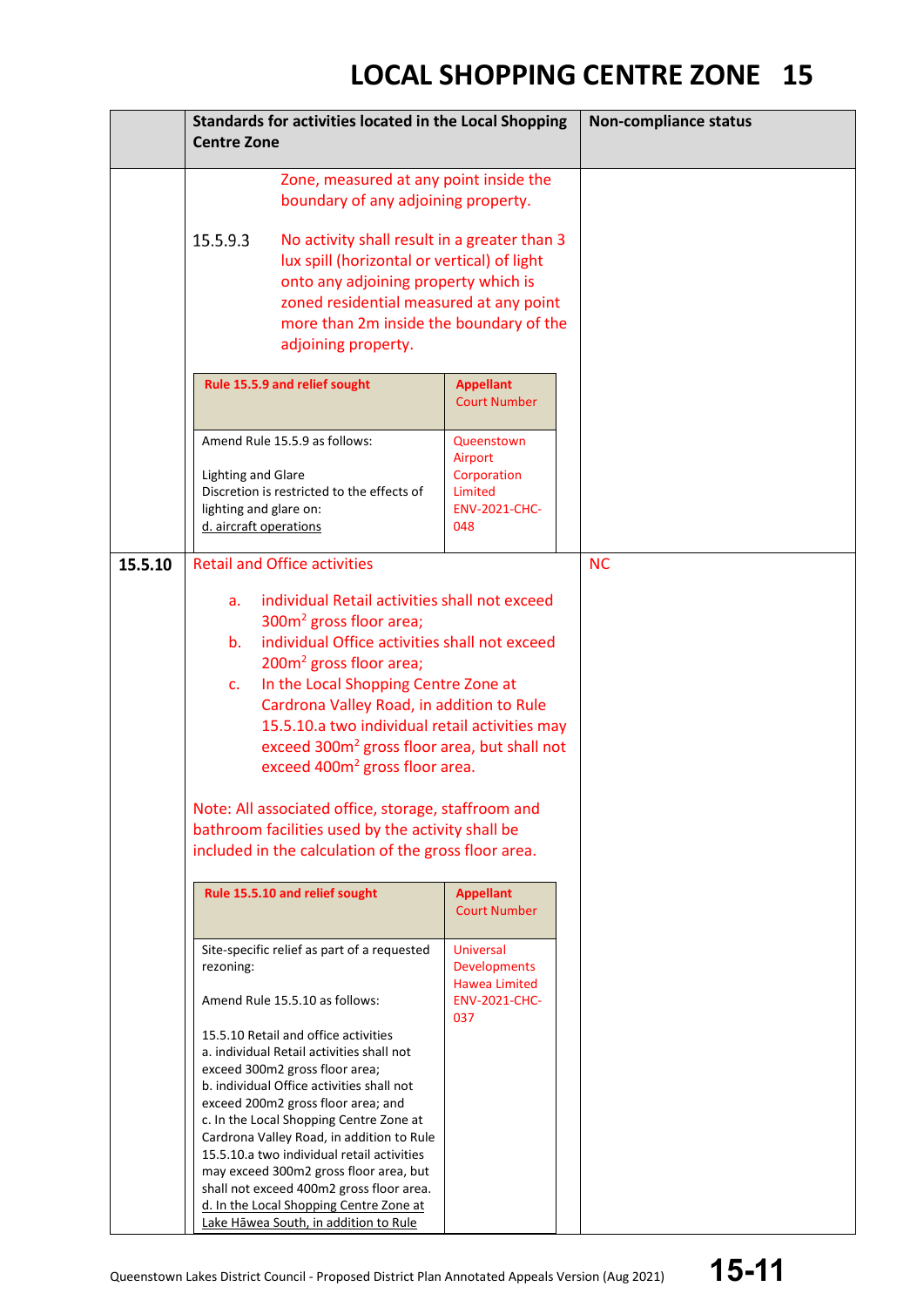|         | Standards for activities located in the Local Shopping                                                                                                                                                                                                                                                    |                                                                                             |                                                                |  | <b>Non-compliance status</b> |
|---------|-----------------------------------------------------------------------------------------------------------------------------------------------------------------------------------------------------------------------------------------------------------------------------------------------------------|---------------------------------------------------------------------------------------------|----------------------------------------------------------------|--|------------------------------|
|         | <b>Centre Zone</b>                                                                                                                                                                                                                                                                                        |                                                                                             |                                                                |  |                              |
|         | 15.5.10.a one individual retail activity<br>may exceed 300m2 gross floor area, but<br>shall not exceed 1000m2 gross floor<br>area.<br>Note: All associated office, storage,<br>staffroom and bathroom facilities used<br>by the activity shall be included in the<br>calculation of the gross floor area. |                                                                                             |                                                                |  |                              |
| 15.5.11 | Retail and Office Activities in the Local Shopping<br>Centre Zone located at Cardrona Valley Road, Wānaka<br>The total combined area of retail and office activities<br>shall occupy no more than 3,000m <sup>2</sup> gross floor area.                                                                   |                                                                                             |                                                                |  | D                            |
|         | Note: For the purposes of this rule the gross floor area<br>calculation applies to the total combined area of retail<br>and office activities within the entire Local Shopping<br>Centre Zone at Cardrona Valley Road.                                                                                    |                                                                                             |                                                                |  |                              |
|         | Rule 15.5.11 and<br>relief sought                                                                                                                                                                                                                                                                         | <b>Appellant</b><br><b>Court Number</b>                                                     | <b>Consequentially</b><br><b>Affected</b><br><b>Provisions</b> |  |                              |
|         | Delete Rule 15.5.11                                                                                                                                                                                                                                                                                       | PD Gordon Family<br><b>Trust</b><br><b>ENV 2018 CHC</b><br>077<br>(Consent Order<br>Issued) | Policy 15.2.1.6                                                |  |                              |
| 15.5.12 | Development of 16, 18, 18B and 20 McBride Street<br>only (as identified on the District Plan web mapping<br>application).                                                                                                                                                                                 |                                                                                             |                                                                |  | <b>NC</b>                    |
|         | The total number of residential units,<br>a.<br>residential flats (which are counted<br>separately for the purpose of this standard)<br>and visitor accommodation units shall<br>collectively not exceed 10 across all sites.                                                                             |                                                                                             |                                                                |  |                              |

### **15.6 Rules - Non-Notification of Applications**

- 15.6.1 **Applications for Controlled activities shall not require the written approval of other persons and shall not be notified or limited-notified.**
- 15.6.2 **The following Restricted Discretionary activities shall not require the written approval of other persons and shall not be notified or limited- notified:**
- 15.6.2.1 Buildings (Rule 15.4.3).
- 15.6.2.2 Building coverage, except for applications to exceed permitted building coverage between Hansen Road and Frankton Cemetery (Rule 15.5.1.2).